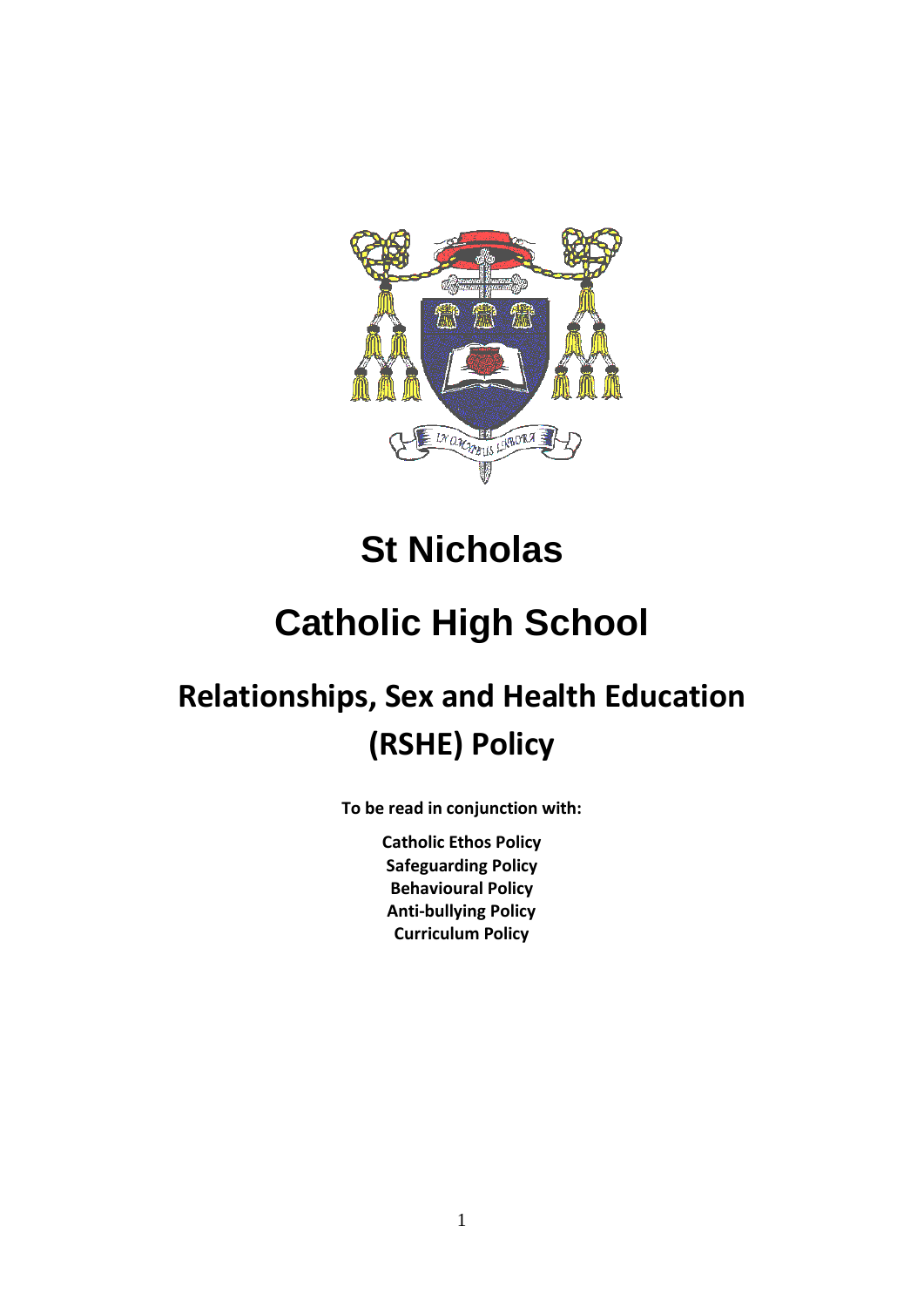# **Version Control**

| <b>Current</b><br>version | <b>Previous</b><br>version | <b>Summary of changes made</b> |
|---------------------------|----------------------------|--------------------------------|
| April 2021                |                            |                                |
|                           |                            |                                |
|                           |                            |                                |

| <b>Policy Impact Statement</b>    |  |
|-----------------------------------|--|
| <b>Policy:</b>                    |  |
| This Policy has been implemented: |  |
| Fully                             |  |
| Partially                         |  |
| Occasionally                      |  |
| Not at all (give reasons why)     |  |
|                                   |  |
| What revisions need to be made:   |  |
| To the Policy?                    |  |
| To its implementation?            |  |

#### **SCHOOL MISSION STATEMENT**

We aspire to embrace the Gospel and its values, celebrating uniqueness and diversity. Our learning, within an enterprise culture, is based upon trust and respect which define our relationships within the world family. 'Everyone Matters'

#### **Implementation and Review of Policy**

This policy will be reviewed every year by the Head teacher, RSHE Co-ordinator, the Governing Body and Staff. The next review date is June 2022

#### **Dissemination**

The draft policy will be given to all members of the Governing Body, and all teaching and non-teaching members of staff. Copies of the document will be available to all parents through the school's prospectus and a copy is available in the school office. Details of the content of the RSHE curriculum will also be published on the school's web site.

#### **DEFINING RELATIONSHIP AND SEX EDUCATION**

The DfE guidance states that "children and young people need to know how to be safe and healthy, and how to manage their academic, personal and social lives in a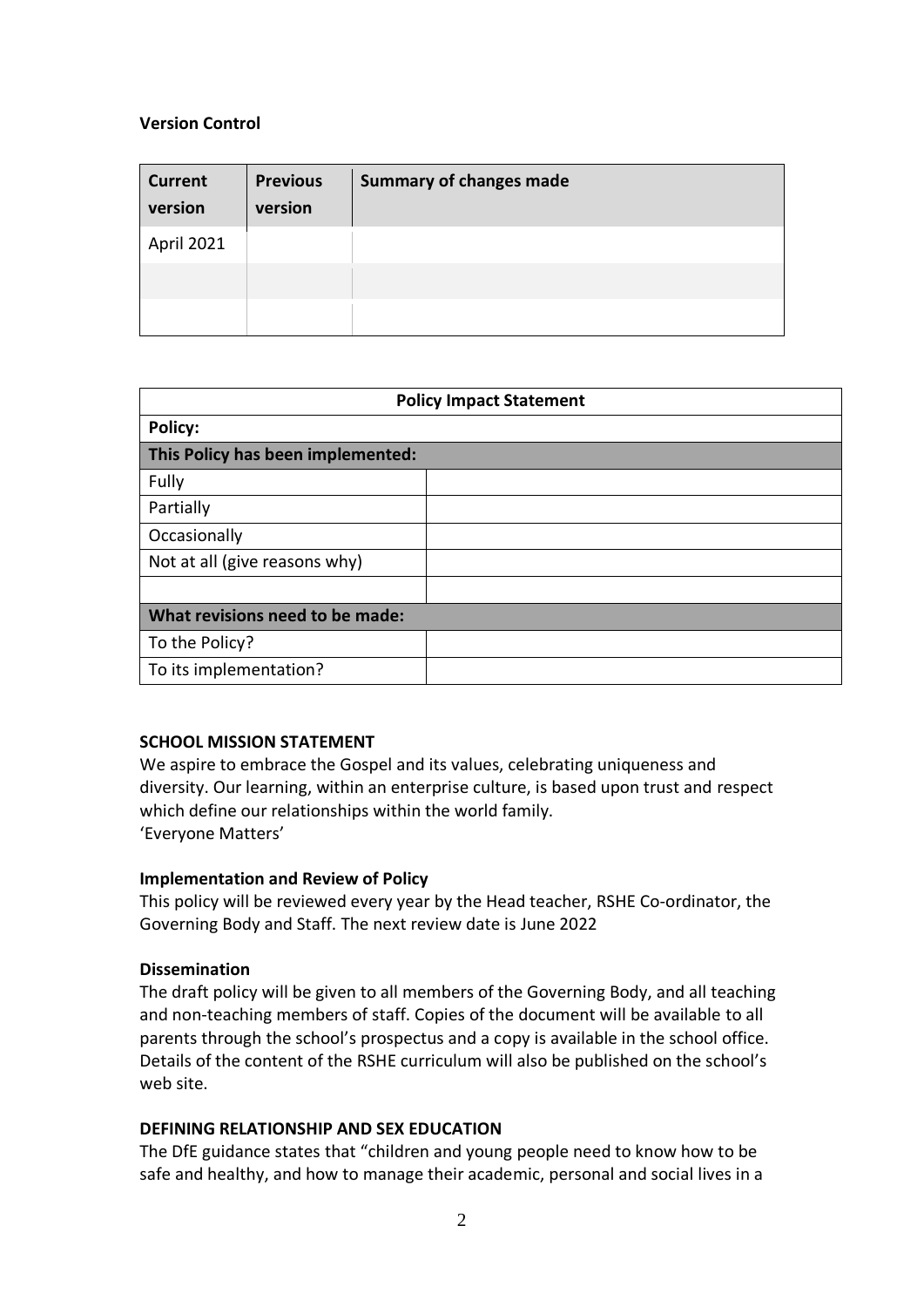positive way". It is about the development of the pupil's knowledge and understanding of her or him as a sexual being, about what it means to be fully human, called to live in right relationships with self and others and being enabled to make moral decisions in conscience. This would include the topics of families and the people of who care for me, caring friendships, respectful relationships, online relationships and being safe. In Secondary schools RSE should "give young people the information they need to help them develop healthy, nurturing relationships of all kinds, not just intimate relationships. It should enable them to know what a healthy relationship looks like and what makes a good friend, a good colleague and a successful marriage or other type of committed relationship. It should also cover contraception, developing intimate relationships and resisting pressure to have sex (and not applying pressure)."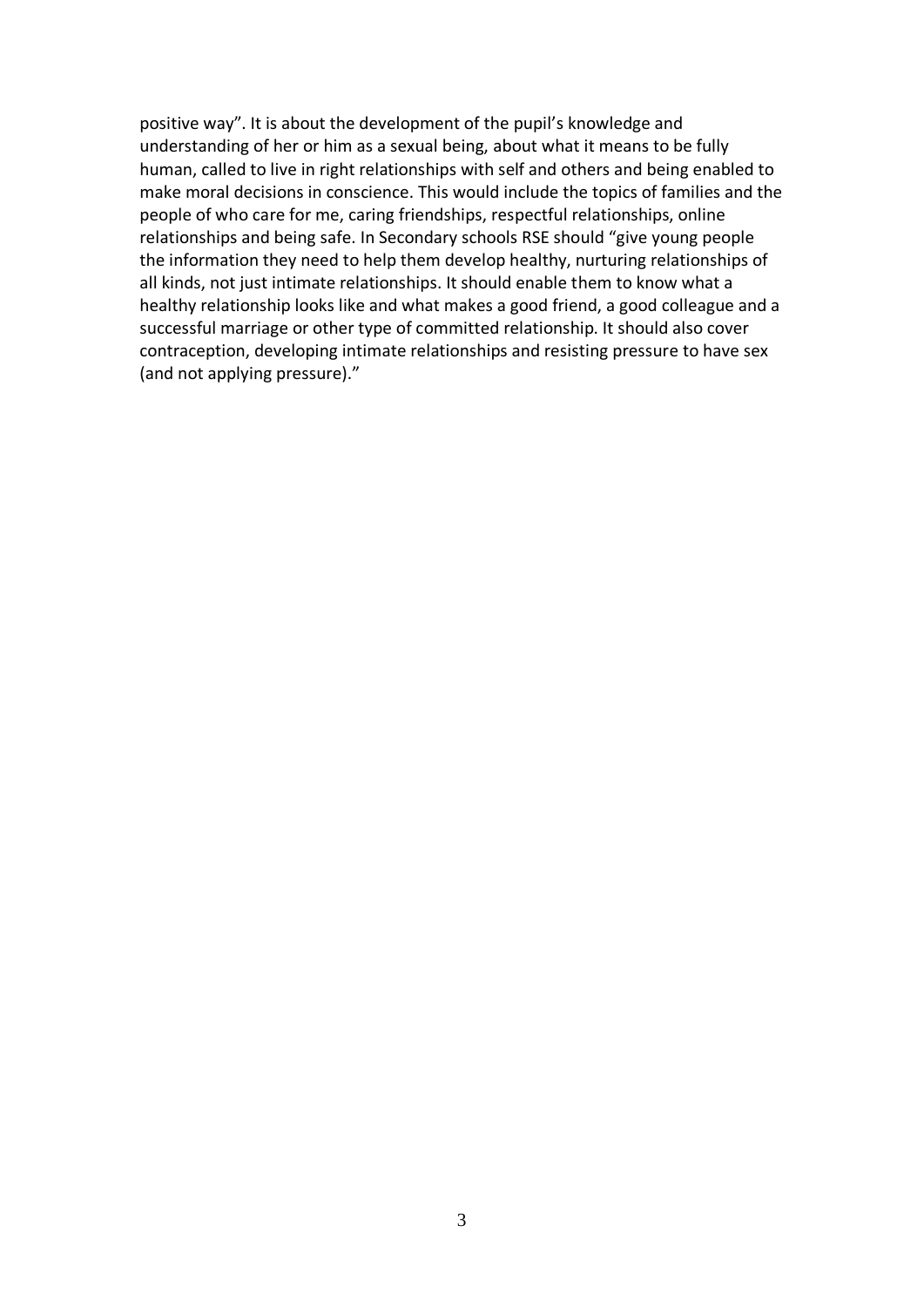#### **STATUTORY CURRICULUM REQUIREMENTS**

We are legally required to teach those aspects of RSHE which are statutory parts of National Curriculum Science. (There is also a separate requirement for maintained secondary schools to teach about HIV, AIDS and sexually transmitted infections. This does not apply to academies).

However, the reasons for our inclusion of RSHE go further.

# **RATIONALE**

# *'I HAVE COME THAT YOU MIGHT HAVE LIFE AND HAVE IT TO THE FULL'*  (Jn.10.10)

We are involved in relationships and sex education precisely because of our Christian beliefs about God and about the human person. The belief in the unique dignity of the human person made in the image and likeness of God underpins the approach to all education in a Catholic school. Our approach to RSHE therefore is rooted in the Catholic Church's teaching of the human person and presented in a positive framework of Christian ideals.

At the heart of the Christian life is the Trinity, Father, Son and Spirit in communion, united in loving relationship and embracing all people and all creation. As a consequence of the Christian belief that we are made in the image and likeness of God, gender and sexuality are seen as God's gift, reflect God's beauty, and share in the divine creativity. RSHE, therefore, will be placed firmly within the context of relationship as it is there that sexuality grows and develops.

Following the guidance of the Bishops of England and Wales and as advocated by the DFE (and the Welsh Assembly Government) RSHE will be firmly embedded in the PSHE framework as it is concerned with nurturing human wholeness and integral to the physical, spiritual, emotional, moral, social and intellectual development of pupils. It is centred on Christ's vision of being human as good news and will be positive and prudent, showing the potential for development, while enabling the dangers and risks involved to be understood and appreciated.

All RSHE will be in accordance with the Church's moral teaching. It will emphasise the central importance of marriage and the family whilst acknowledging that all pupils have a fundamental right to have their life respected whatever household they come from and support will be provided to help pupils deal with different sets of values.

#### **VALUES AND VIRTUES**

Our programme enshrines Catholic values relating to the importance of stable relationships, marriage and family life. It also promotes those virtues which are essential in responding to the God's call to love others with a proper respect for their dignity and the dignity of the human body. The following virtues will be explicitly explored and promoted: faithfulness, fruitfulness, chastity, integrity, prudence, mercy and compassion.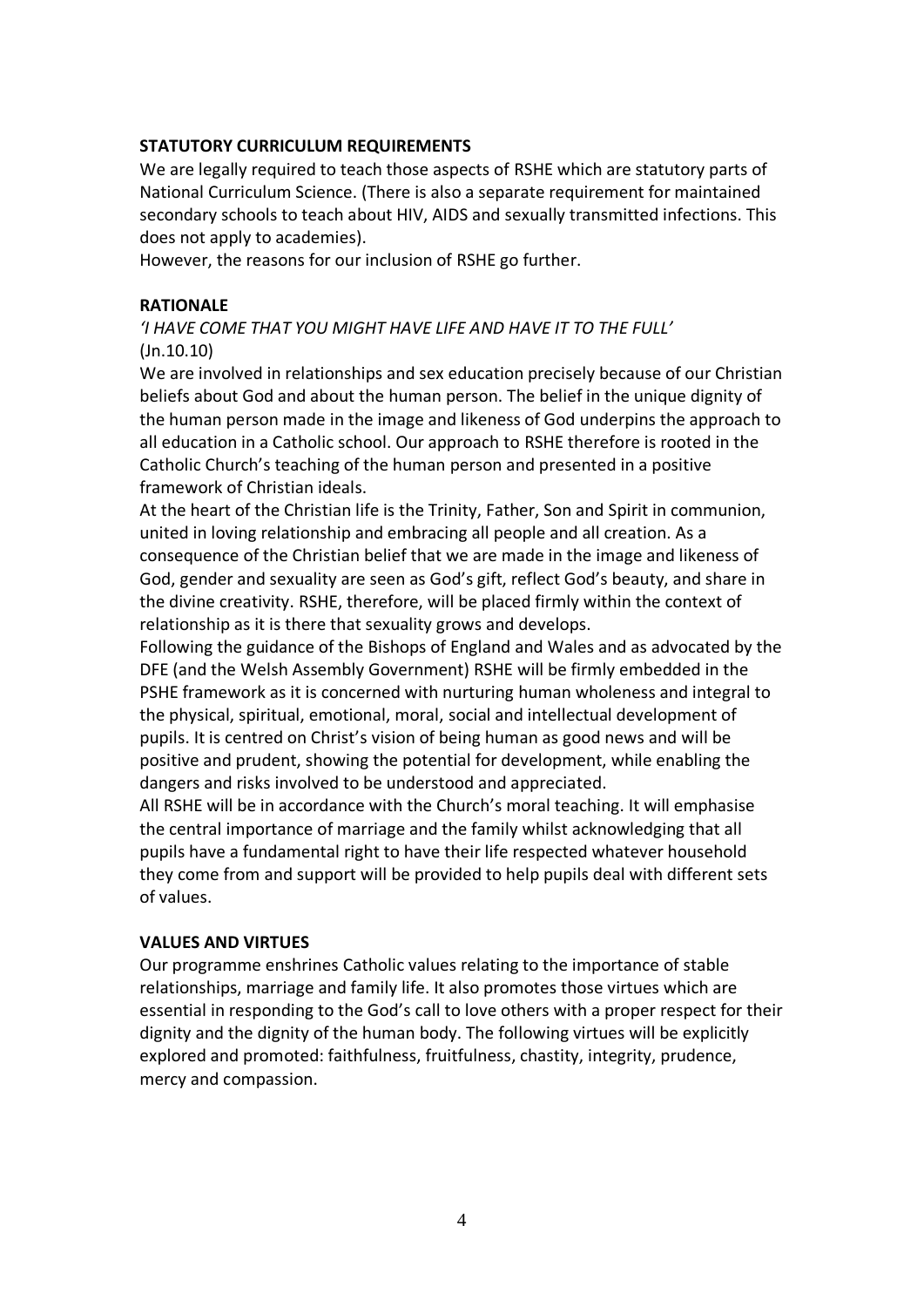#### **AIM OF RSHE AND THE MISSION STATEMENT**

Our Mission Statement commits us to the education of the whole child (spiritual, physical, intellectual, moral, social, cultural, emotional) and we believe that RSHE is an integral part of this education. Furthermore, our school aims state that we will endeavour to raise pupils' self-esteem, help them to grow in knowledge and understanding, recognise the value of all persons and develop caring and sensitive attitudes. It is in this context that we commit ourselves:

In partnership with parents, to provide children and young people with a "positive and prudent sexual education"1 which is compatible with their physical, cognitive, psychological, and spiritual maturity, and rooted in a Catholic vision of education and the human person.

# **Objectives**

# **To develop the following attitudes and virtues:**

- reverence for the gift of human sexuality and fertility;
- respect for the dignity of every human being in their own person and in the person of others;
- joy in the goodness of the created world and their own bodily natures;
- responsibility for their own actions and a recognition of the impact of these on others;
- recognising and valuing their own sexual identity and that of others;
- celebrating the gift of life-long, self-giving love;
- recognising the importance of marriage and family life;
- fidelity in relationships.

#### **To develop the following personal and social skills:**

- making sound judgements and good choices which have integrity, and which are respectful of the individual's commitments;
- loving and being loved, and the ability to form friendships and loving, stable relationships free from exploitation, abuse and bullying;

• managing emotions within relationships, and when relationships break down, with confidence, sensitivity and dignity;

- managing conflict positively, recognising the value of difference;
- cultivating humility, mercy and compassion, learning to forgive and be forgiven;
- developing self-esteem and confidence, demonstrating self-respect and empathy for others;

• building resilience and the ability to resist unwanted pressures, recognising the influence and impact of the media, internet and peer groups and so developing the ability to assess pressures and respond appropriately;

1 Gravissimum Educationis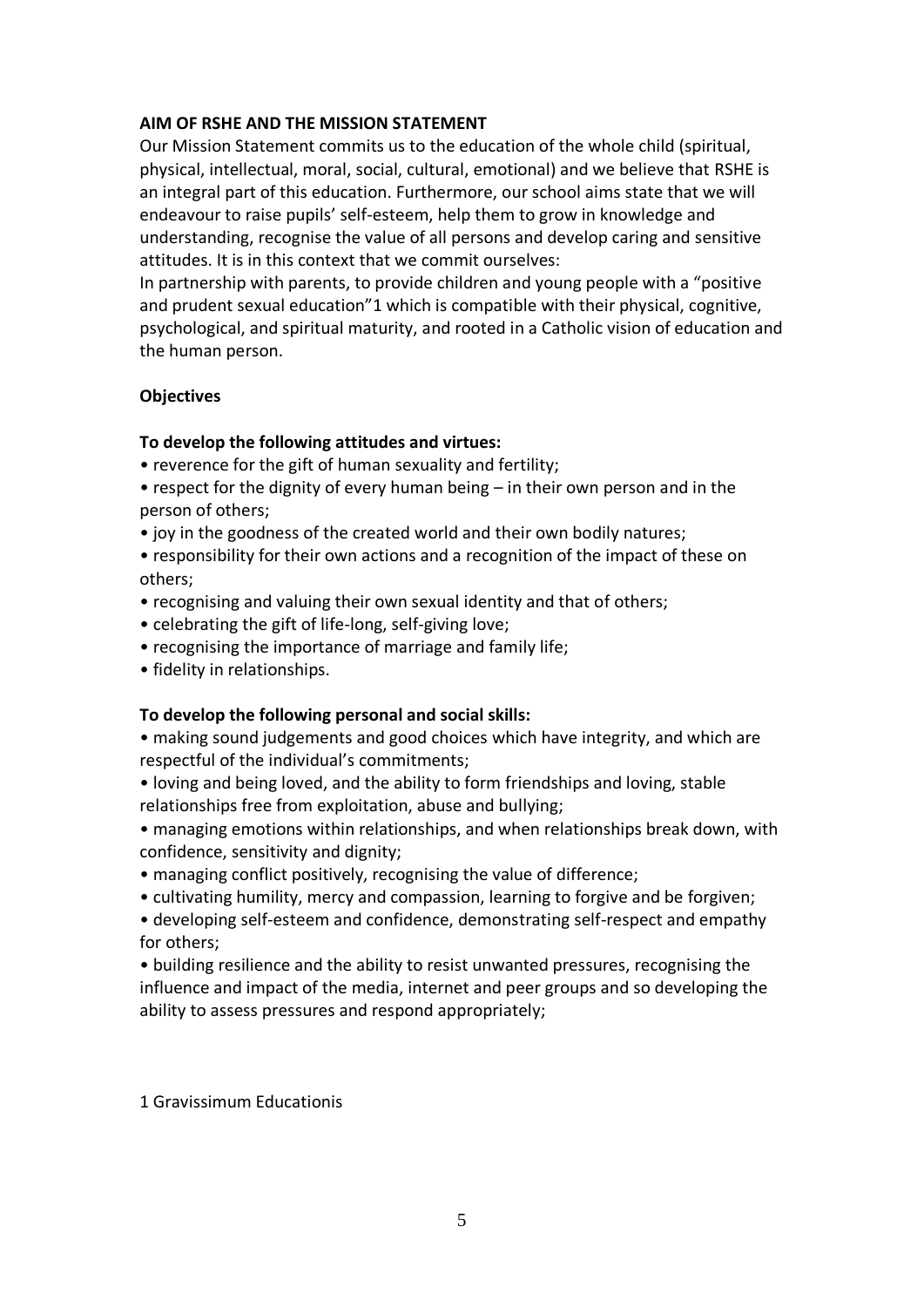• being patient, delaying gratification and learning to recognise the appropriate stages in the development of relationships, and how to love chastely;

• assessing risks and managing behaviours in order to minimise the risk to health and personal integrity.

# **To know and understand:**

- the Church's teaching on relationships and the nature and meaning of sexual love;
- the Church's teaching on marriage and the importance of marriage and family life;
- the centrality and importance of virtue in guiding human living and loving;
- the physical and psychological changes that accompany puberty;
- the facts about human reproduction, how love is expressed sexually and how sexual love plays an essential

and sacred role in procreation;

• how to manage fertility in a way which is compatible with their stage of life, their own values and

commitments, including an understanding of the difference between natural family planning and artificial

contraception;

• how to keep themselves safe from sexually transmitted infections and how to avoid unintended pregnancy,

including where to go for advice.

# **Outcomes**

# **INCLUSION AND DIFFERENTIATED LEARNING**

We will ensure RSHE is sensitive to the different needs of individual pupils in respect to pupils' different abilities, levels of maturity and personal circumstances; for example their own sexual orientation, faith or culture and is taught in a way that does not subject pupils to discrimination. Lessons will also help children to realise the nature and consequences of discrimination, teasing, bullying and aggressive behaviours (including cyber-bullying), use of prejudice-based language and how to respond and ask for help. (In looking at these questions, it is important to draw links to the school's inclusion policy).

Resources will be continually reviewed by the SENCo and the assistant SENco (ARC) to ascertain the suitability for SEND students and adapted where necessary.

# **EQUALITIES OBLIGATIONS**

The governing body have wider responsibilities under the Equalities Act 2010 and will ensure that our school strives to do the best for all of the pupils, irrespective of disability, educational needs, race, nationality, ethnic or national origin, pregnancy, maternity, sex, gender identity, religion or sexual orientation or whether they are looked after children.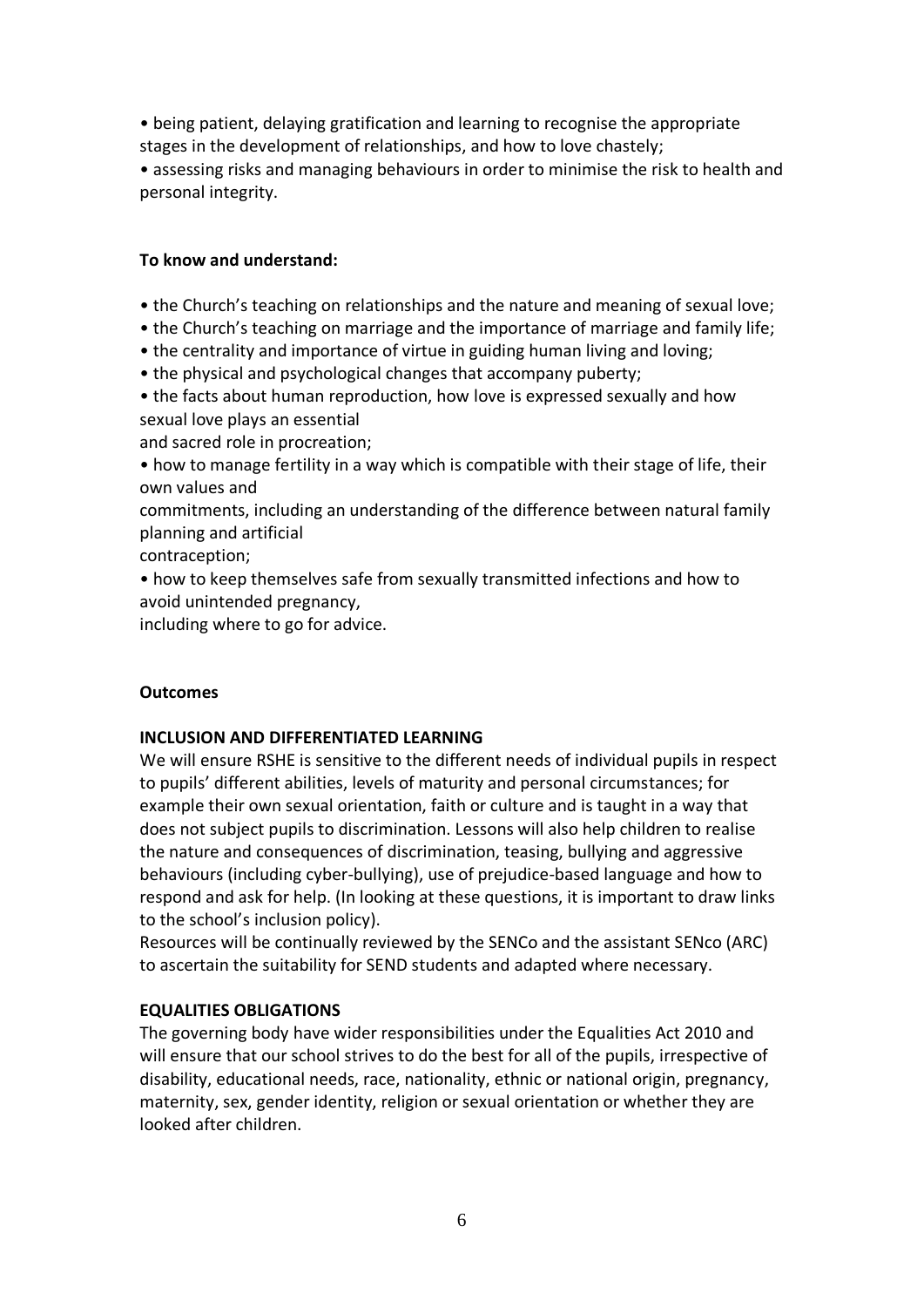# **BROAD CONTENT OF RSHE**

Three aspects of RSHE - attitudes and values, knowledge and understanding, and personal and social skills will be provided in three inter-related ways: the whole school / ethos dimension; a cross-curricular dimension and a specific relationships and sex curriculum.

To view our programme please see our published pastoral curriculum to view the RSHE content which is supported by TenTen online resources: <https://www.tentenresources.co.uk/secondary/>

# **PROGRAMME / RESOURCES**

Appendices to this policy provide further information about the programme and resources for suggested use.

Teaching strategies will include:

- establishing ground rules
- distancing techniques discussion
- project learning
- reflection
- experiential
- active
- brainstorming
- film & video
- group work
- role-play
- trigger drawings
- values clarification

(See also 'Sex and Relationship Guidance '. DCSF 2000 for more detail)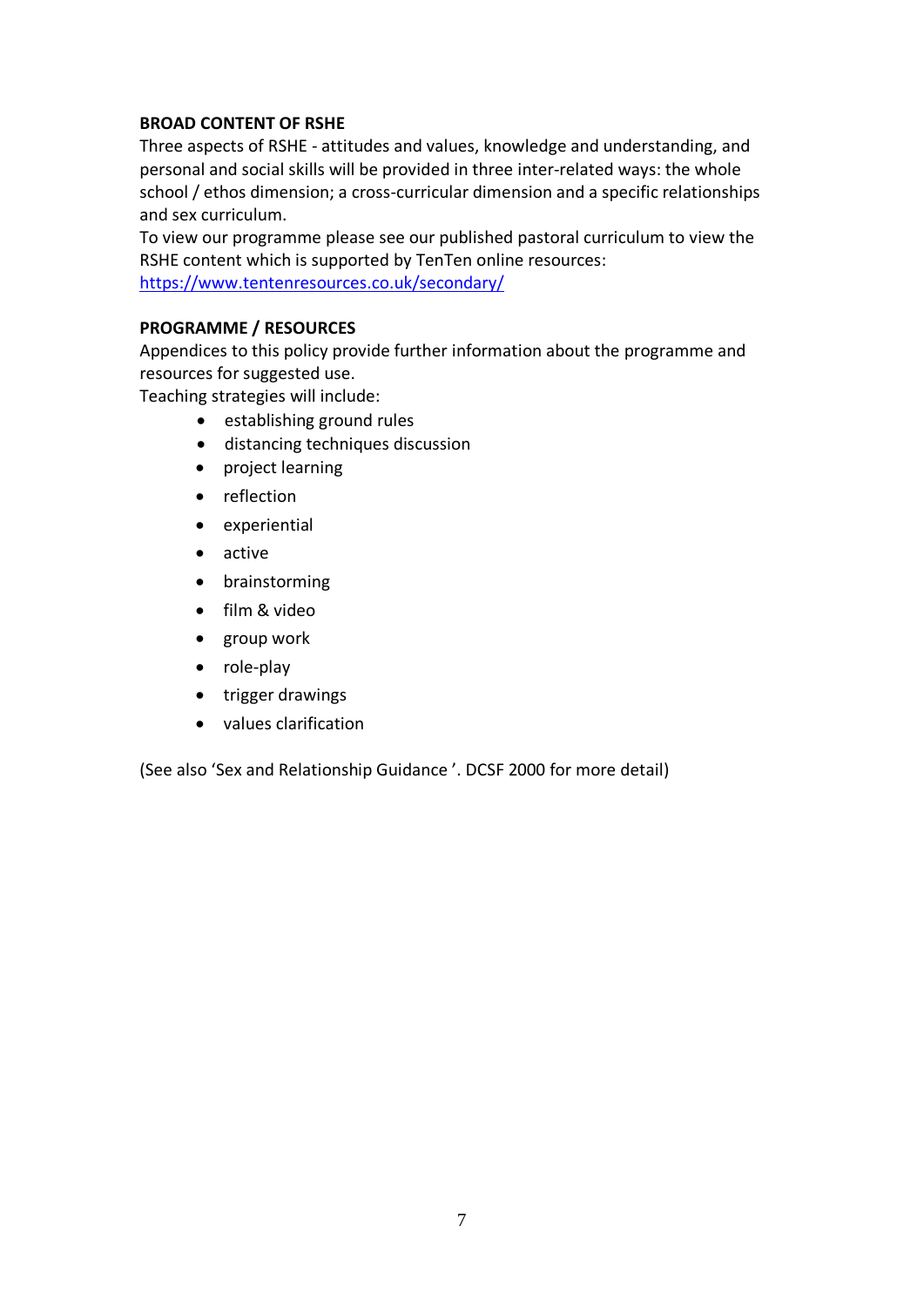

**At St Nicholas, we acknowledge that parents are the first educators of their children. We are here to complement, not replace, this.**

#### **PARENTS AND CARERS**

We recognise that parents (and other carers who stand in their place) are the primary educators of their children. As a Catholic school, we provide the principal means by which the Church assists parents and carers in educating their children. Therefore the school will support parents and carers by providing material to be shared with their children at home and workshops to help parents/carers to find out more. Parents/carers will be informed by letter when the more sensitive aspects of RSHE will be covered in order that they can be prepared to talk and answer questions about their children's learning.

Parents must be consulted before this policy is ratified by the governors. They will be consulted at every stage of the development of the RSHE programme, as well as during the process of monitoring, review and evaluation. They will be able to view the resources used by the school in the RSHE programme. Our aim is that, at the end of the consultation process, every parent and carer will have full confidence in the school's RSHE programme to meet their child's needs.

Parents have *the right to withdraw* their children from RSHE except in those elements which are required by the National Curriculum science orders. Should parents wish to withdraw their children they are asked to notify the school by contacting the headteacher. The school will provide support by providing material for parents to help the children with their learning.

We believe that the controlled environment of the classroom is the safest place for this curriculum to be followed.

#### **BALANCED CURRICULUM**

Whilst promoting Catholic values and virtues and teaching in accordance with Church teaching, we will ensure that pupils are offered a balanced programme by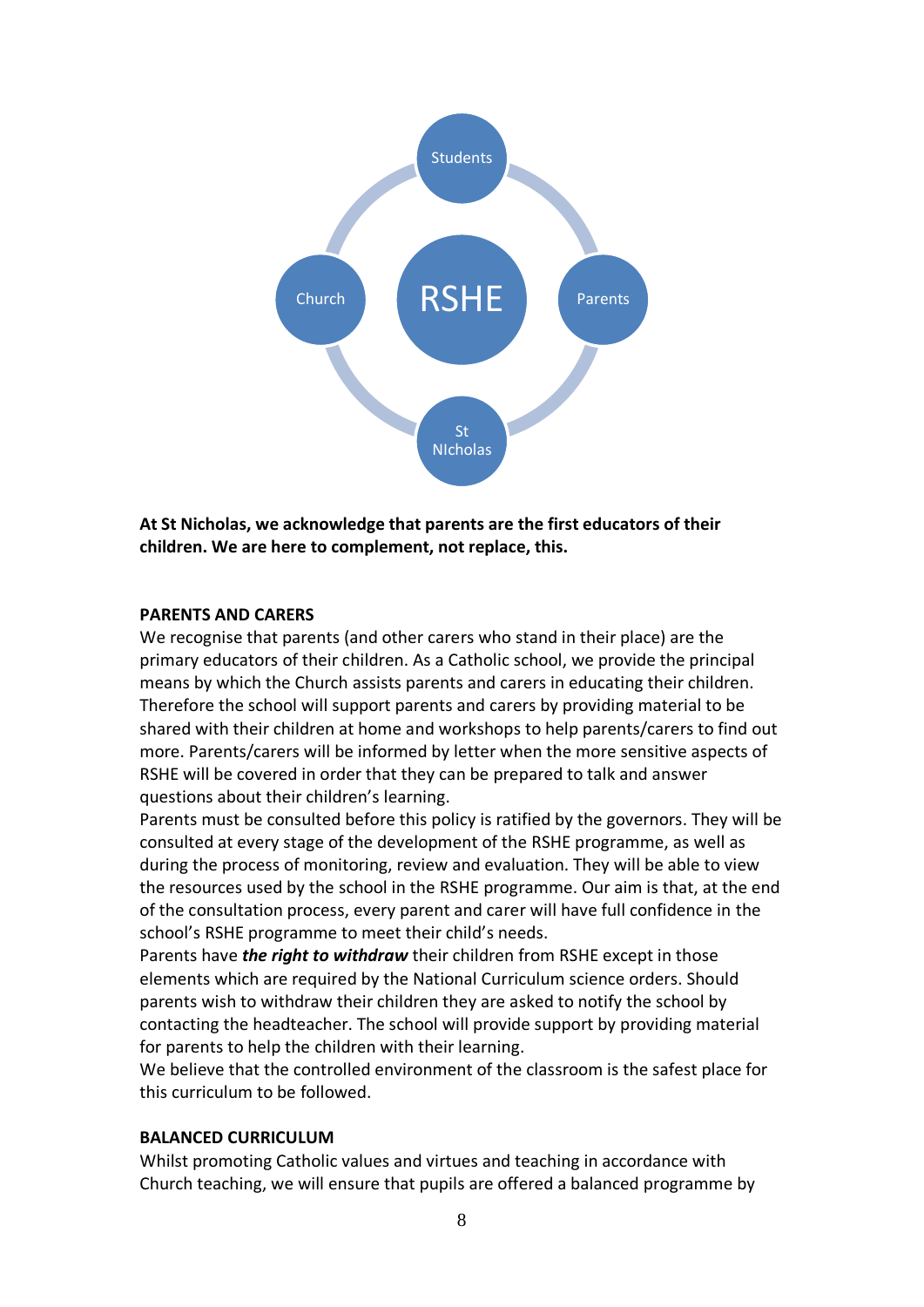providing an RSHE programme that offers a range of viewpoints on issues. Pupils will also receive clear scientific information as well as covering the aspects of the law pertaining to RSHE (in secondary schools/academies relating to forced-marriage, female genital mutilation, abortion, the age of consent and legislation relating to equality). Knowing about facts and enabling young people to explore differing viewpoints is not the same as promoting behaviour and is not incompatible with our school's promotion of Catholic teaching. We will ensure that pupils have access to the learning they need to stay safe, healthy and understand their rights as individuals.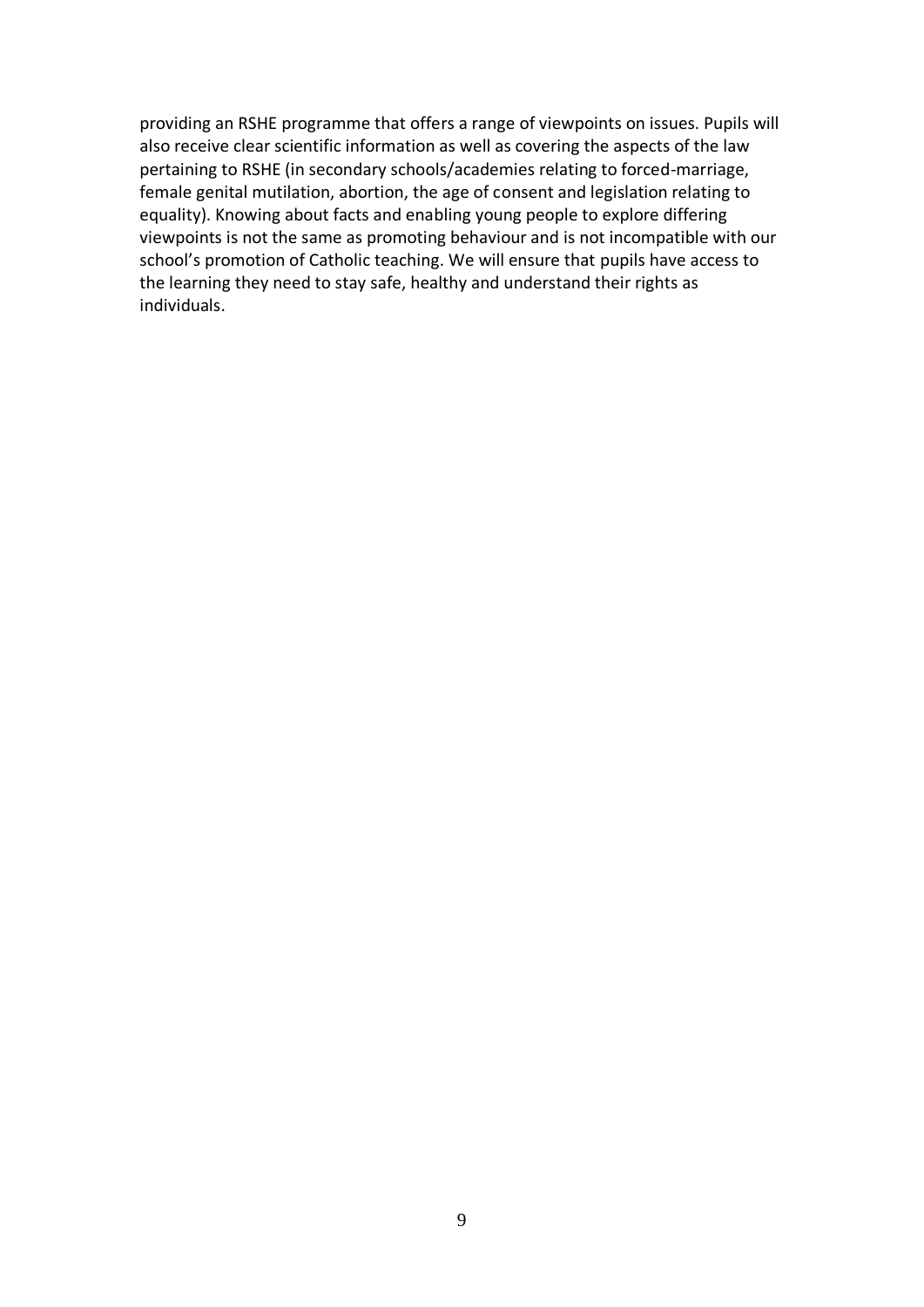#### **RESPONSIBILITY FOR TEACHING THE PROGRAMME**

Responsibility for the specific relationships and sex education programme lays with the relevant curriculum staff; this will normally include science, religious education, physical education, RSHE and PSHE). At St Nicholas, we wish to develop the skills and sensitivity of ALL teaching staff to deliver the content with confidence.

Furthermore, all staff will be involved in developing the attitudes and values aspect of the RSHE programme. They will be role models for pupils of good, healthy, wholesome relationships as between staff, other adults and pupils. They will also be

contributing to the development of pupils' personal and social skills. Assessment of student understanding and learning will be within the session and through student voice

# **External Visitors**

Our school will often call upon help and guidance from outside agencies and health specialists to deliver aspects of RSHE. Such visits will always complement the current programme and never substitute or replace teacher led sessions.

It is important that any external visitor is clear about their role and responsibility whilst they are in school delivering a session. Any visitor must adhere to our code of practice developed in line with CES guidance 'Protocol for Visitors to Catholic Schools'4.

4 Protocol for Visitors to Catholic Schools, CES, Feb. 2011

Health professionals should follow the school's policies, minimising the potential for disclosures or inappropriate comments using negotiated ground rules and distancing techniques as other teachers would. They will ensure that all teaching is rooted in Catholic principles and practice.

# **OTHER ROLES AND RESPONSIBILITIES REGARDING RSHE Governors**

- Draw up the RSHE policy, in consultation with parents and teachers;
- Ensure that the policy is available to parents;
- Ensure that the policy is in accordance with other whole school policies, e.g., SEN, the ethos of the school and our Christian beliefs;
- Ensure that parents know of their right to withdraw their children;
- Establish a link governor to share in the monitoring and evaluation of the programme, including resources used;
- Ensure that the policy provides proper and adequate coverage of relevant National Curriculum science topics and the setting of RSHE within PSHE.

# **Head teacher**

The Head teacher takes overall delegated responsibility for the implementation of this policy and for liaison with the Governing Body, parents, the Diocesan Schools' Service and the Local Education Authority, also appropriate agencies.

# **4 [CES Checklist for external visitors](https://www.catholiceducation.org.uk/guidance-for-schools/governance/item/1003587-checklist-for-external-speakers-to-schools)**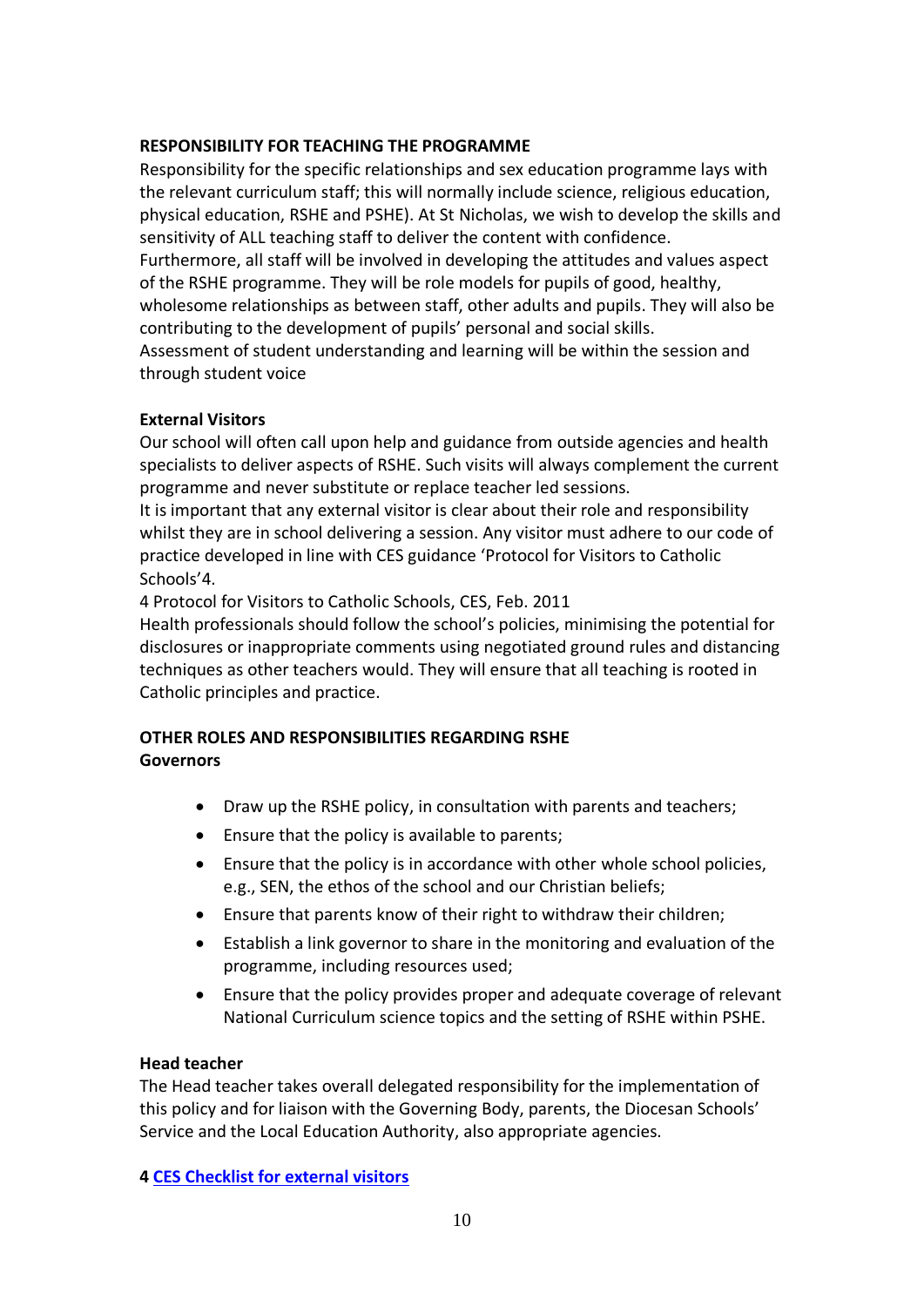#### **PSHE/RSHE Co-ordinator**

The co-ordinator with the head teacher has a general responsibility for supporting other members of staff in the implementation of this policy and will provide a lead in the dissemination of the information relating to RSHE and the provision of in-service training. *(They may be supported by the curriculum deputy and the member of staff with responsibility for child protection).*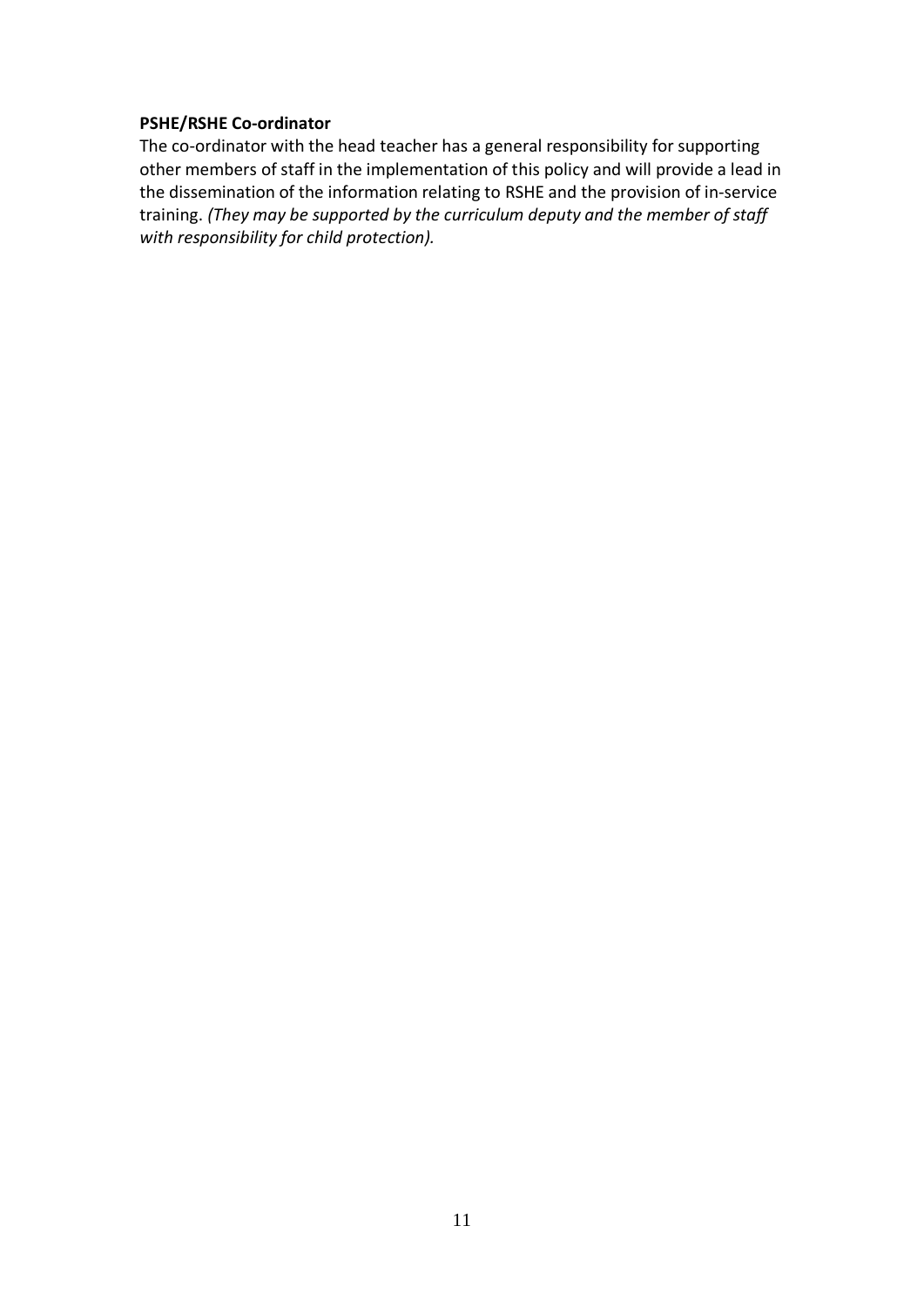# **All Staff**

RSHE is a whole school issue. All teachers have a responsibility of care; as well as fostering academic progress they should actively contribute to the guardianship and guidance of the physical, moral and spiritual well-being of their pupils. Teachers will be expected to teach RSHE in accordance with the Catholic Ethos of the school. Appropriate training will be made available for all staff teaching RSHE. All staff have been included in the development of this policy and all staff should be aware of the policy and how it relates to them.

# **RELATIONSHIP TO OTHER POLICIES AND CURRICULUM SUBJECTS**

This RSHE policy is to be delivered as part of the PSHE framework. It includes guidelines about pupil safety and is compatible with the school's other policy documents (for example, Anti-Bullying policy, Safeguarding Policy etc) Pupils with particular difficulties whether of a physical or intellectual nature will receive appropriately differentiated support in order to enable them to achieve mature knowledge, understanding and skills. Teaching methods will be adapted to meet the varying needs of this group of pupils.

Learning about RSHE in PSHE classes will link to/complement learning in those areas identified in the RSHE audit.

# **CHILDREN'S QUESTIONS**

The governors want to promote a healthy, positive atmosphere in which RSHE can take place. They want to ensure that pupils can ask questions freely, be confident that their questions will be answered, and be sure that they will be free from bullying or harassment from other children and young people.

#### **Controversial or Sensitive issues**

There will always be sensitive or controversial issues in the field of RSHE. These may be matter of maturity, of personal involvement or experience of children, of disagreement with the official teaching of the Church, of illegal activity or other doubtful, dubious or harmful activity. The governors believe that children are best educated, protected from harm and exploitation by discussing such issues openly within the context of the RSHE programme. The use of ground rules, negotiated between teachers and pupils, will help to create a supportive climate for discussion. (See also Sex and Relationship Guidance, 4.5 'Dealing with questions' 0116/2000, Department for Education and Employment, July 2000 for more detail) Some questions may raise issues which it would not be appropriate for teachers to answer during ordinary class time, e.g., where a child or young person's questions hints at abuse, is deliberately tendentious or is of a personal nature. We will safeguard staff and students where questions are asked and further guidance is required. Students will have the opportunity to write questions down and an answer published at a later date as a FAQ list is developed and reviewed regularly.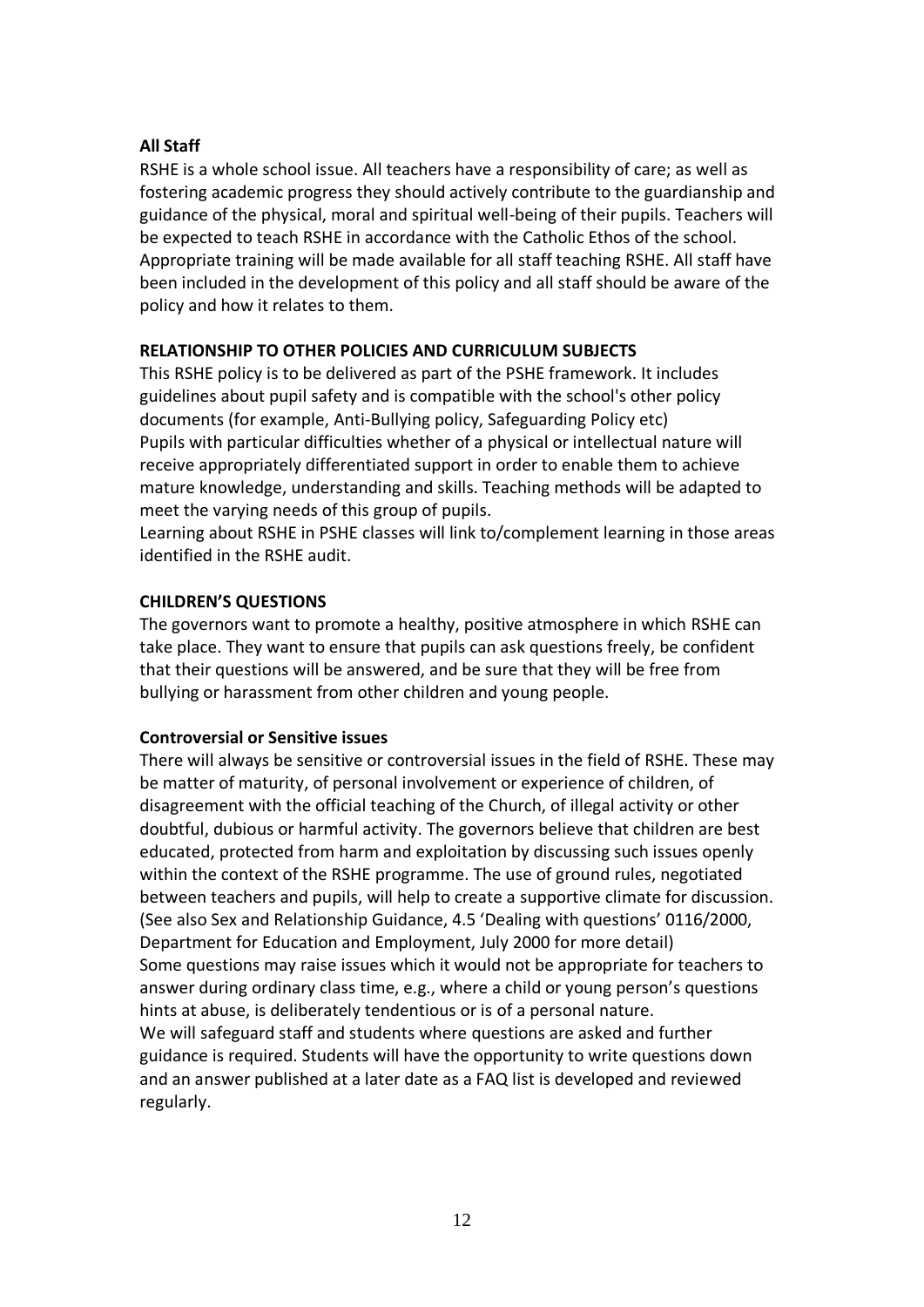#### **SUPPORTING CHILDREN AND YOUNG PEOPLE WHO ARE AT RISK**

Children will also need to feel safe and secure in the environment in which RSHE takes place. Effective RSHE will provide opportunities for discussion of what is and is not appropriate in relationships. Such discussion may well lead to disclosure of a safeguarding issue. Teachers will need to be aware of the needs of their pupils and not let any fears and worries go unnoticed. Where a teacher suspects that a child or young person is a victim of or is at risk of abuse they are required to follow the school's safeguarding policy and immediately inform the designated senior member of staff responsible.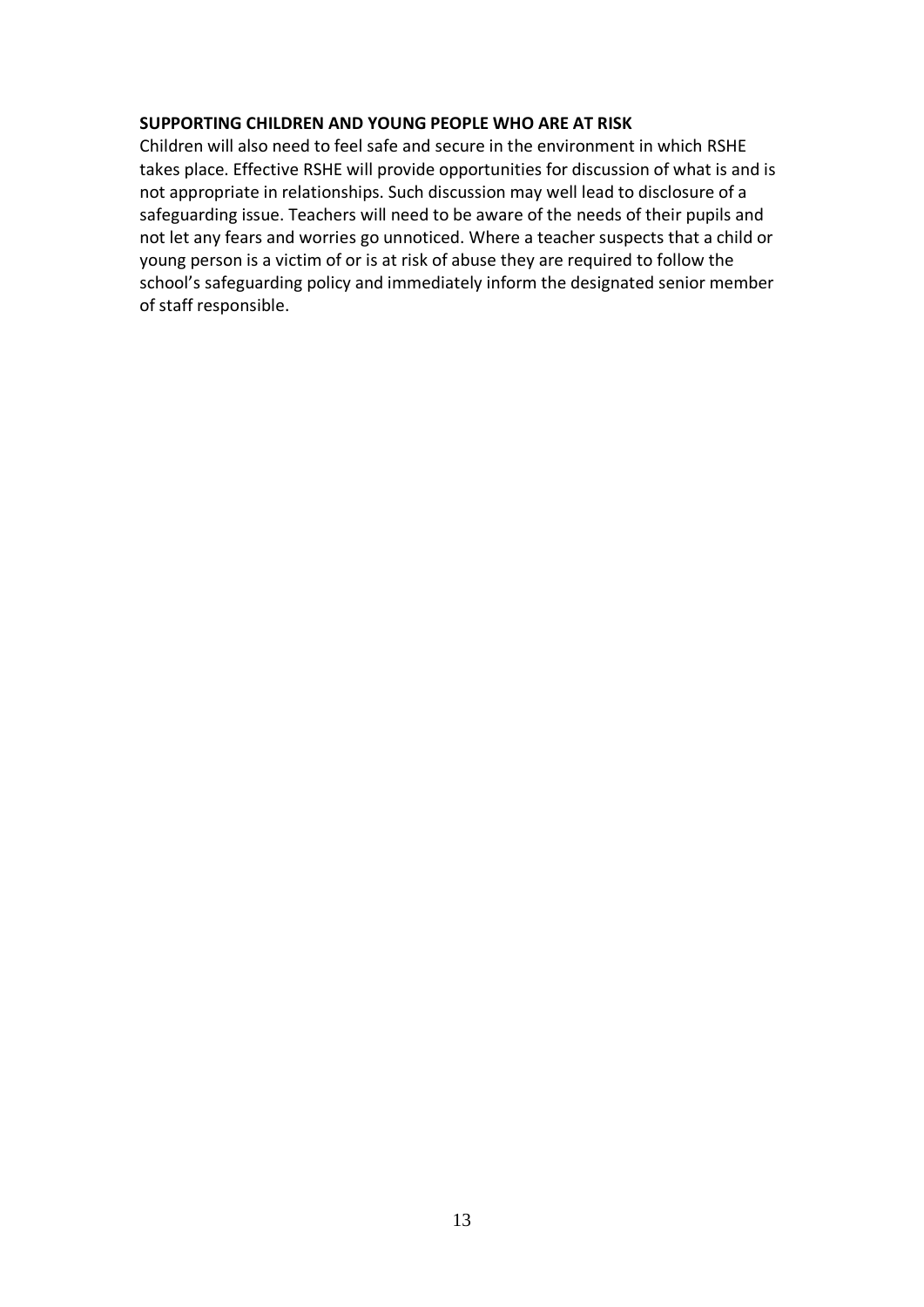#### **CONFIDENTIALITY AND ADVICE**

All governors, all teachers, all support staff, all parents and all pupils must be made aware of this policy, particularly as it relates to issues of advice and confidentiality. All lessons, especially those in the RSHE programme, will have the best interests of pupils at heart, enabling them to grow in knowledge and understanding of relationships and sex, developing appropriate personal and social skills and becoming appreciative of the values and attitudes which underpin the Christian understanding of what it means to be fully human.

Pupils will be encouraged to talk to their parents/carers about the issues which are discussed in the programme. Teachers will always help pupils facing personal difficulties, in line with the school's pastoral care policy. Teachers should explain to pupils that they cannot offer unconditional confidentiality, in matters which are illegal or abusive for instance. Teachers will explain that in such circumstance they would have to inform others, e.g., parents, head teacher, but that the pupils would always be informed first that such action was going to be taken.

#### **MONITORING AND EVALUATION**

The RSHE Co-ordinator will monitor the provision of the various dimensions of the programme by examining plans, schemes of work and samples of pupils work at regular intervals. The programme will be evaluated biannually by means of questionnaires / response sheets/needs assessment given to pupils, and / or by discussion with pupils, staff and parents. The results of the evaluation should be reported to these groups of interested parties and their suggestions sought for improvements. Governors will consider all such evaluations and suggestions before amending the policy. Governors remain ultimately responsible for the policy.

#### *Heavenly Father*

*You sent Your son Jesus to live among us and give his life for us. Risen forever, He is the light that guides us as we seek to teach The children and young people in our care. Send us your Holy Spirit, so that we may learn from His wisdom, Imitate his example of loving service And seek to do His will Amen*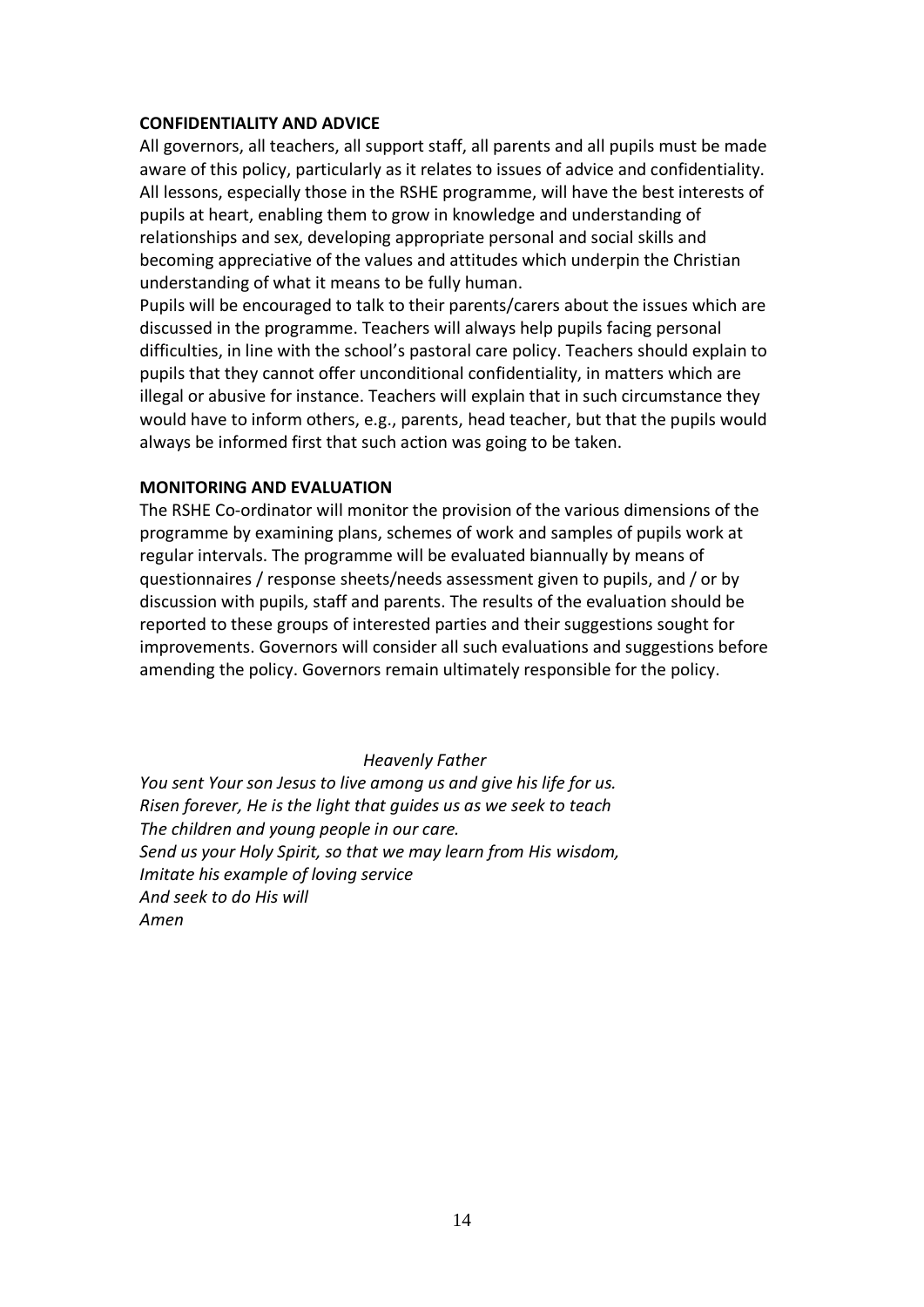# Appendix – Content of RSHE Programme

| <b>Families</b>                            | Pupils should know                                              |
|--------------------------------------------|-----------------------------------------------------------------|
|                                            | that there are different types of                               |
|                                            | committed, stable relationships.                                |
|                                            | how these relationships might                                   |
|                                            | contribute to human happiness                                   |
|                                            | and their importance for                                        |
|                                            | bringing up children.                                           |
|                                            | what marriage is, including their                               |
|                                            | legal status e.g. that marriage                                 |
|                                            | carries legal rights and                                        |
|                                            | protections not available to                                    |
|                                            | couples who are cohabiting or                                   |
|                                            | who have married, for example,                                  |
|                                            | in an unregistered religious                                    |
|                                            | ceremony.<br>why marriage is an important                       |
|                                            | relationship choice for many                                    |
|                                            | couples and why it must be                                      |
|                                            | freely entered into.                                            |
|                                            | the characteristics and legal                                   |
|                                            | status of other types of long-                                  |
|                                            | term relationships.                                             |
|                                            | the roles and responsibilities of                               |
|                                            | parents with respect to raising                                 |
|                                            | of children, including the                                      |
|                                            | characteristics of successful                                   |
|                                            | parenting.                                                      |
|                                            |                                                                 |
|                                            | how to determine whether                                        |
|                                            | other children, adults or sources                               |
|                                            | of information are trustworthy:<br>judge when a family, friend, |
|                                            | intimate or other relationship is                               |
|                                            | unsafe (and to recognise this in                                |
|                                            | others' relationships); and, how                                |
|                                            | to seek help or advice, including                               |
|                                            | reporting concerns about                                        |
|                                            | others, if needed.                                              |
| <b>Respectful relationships, including</b> | Pupils should know                                              |
| friendships                                |                                                                 |
|                                            | the characteristics of positive                                 |
|                                            | and healthy friendships (in all                                 |
|                                            | contexts, including online)                                     |
|                                            | including: trust, respect,                                      |
|                                            | honesty, kindness, generosity,                                  |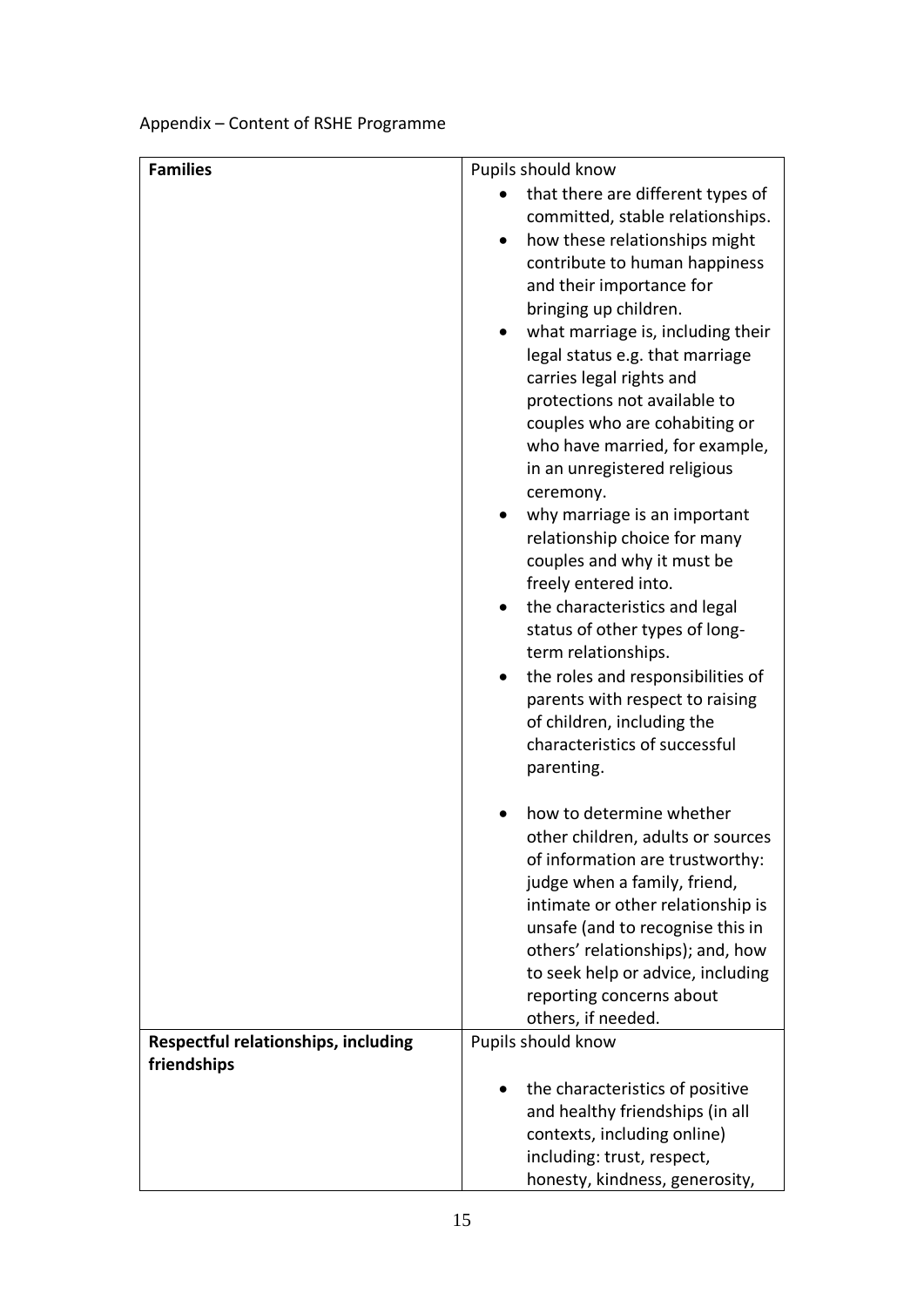| boundaries, privacy, consent<br>and the management of conflict,<br>reconciliation and ending<br>relationships. This includes<br>different (non-sexual) types of<br>relationship.                                                                                |
|-----------------------------------------------------------------------------------------------------------------------------------------------------------------------------------------------------------------------------------------------------------------|
| practical steps they can take in a<br>range of different contexts to<br>improve or support respectful<br>relationships.                                                                                                                                         |
| how stereotypes, in particular<br>stereotypes based on sex,<br>gender, race, religion, sexual<br>orientation or disability, can<br>cause damage (e.g. how they<br>might normalise non-consensual<br>behaviour or encourage<br>prejudice).                       |
| that in school and in wider<br>society they can expect to be<br>treated with respect by others,<br>and that in turn they should<br>show due respect to others,<br>including people in positions of<br>authority and due tolerance of<br>other people's beliefs. |
| about different types of bullying<br>(including cyberbullying), the<br>impact of bullying,<br>responsibilities of bystanders to<br>report bullying and how and                                                                                                  |
| where to get help.<br>that some types of behaviour<br>within relationships are criminal,<br>including violent behaviour and<br>coercive control.                                                                                                                |
| what constitutes sexual<br>harassment and sexual violence<br>and why these are always<br>unacceptable.                                                                                                                                                          |
| the legal rights and<br>responsibilities regarding<br>equality (particularly with<br>reference to the protected<br>characteristics as defined in the                                                                                                            |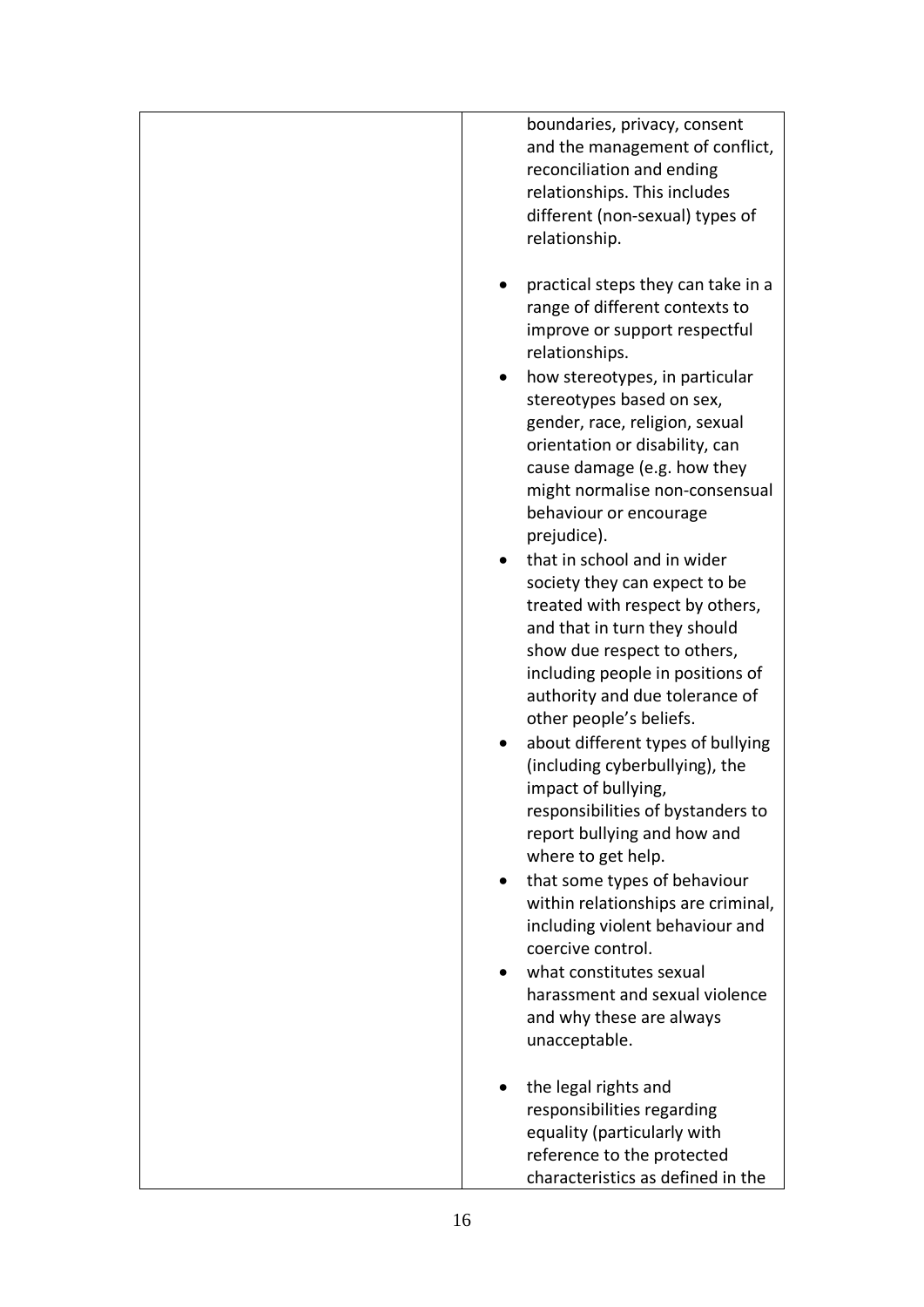|                         | Equality Act 2010) and that                                |
|-------------------------|------------------------------------------------------------|
|                         | everyone is unique and equal.                              |
| <b>Online and media</b> | Pupils should know                                         |
|                         | their rights, responsibilities and                         |
|                         | opportunities online, including                            |
|                         | that the same expectations of                              |
|                         | behaviour apply in all contexts,                           |
|                         | including online.<br>about online risks, including that    |
|                         | any material someone provides                              |
|                         | to another has the potential to                            |
|                         | be shared online and the                                   |
|                         | difficulty of removing potentially                         |
|                         | compromising material placed                               |
|                         | online.                                                    |
|                         | not to provide material to others                          |
|                         | that they would not want shared                            |
|                         | further and not to share                                   |
|                         | personal material which is sent                            |
|                         | to them.                                                   |
|                         | what to do and where to get                                |
|                         | support to report material or<br>manage issues online.     |
|                         | the impact of viewing harmful                              |
|                         | content.                                                   |
|                         | that specifically sexually explicit                        |
|                         | material e.g. pornography                                  |
|                         | presents a distorted picture of                            |
|                         | sexual behaviours, can damage                              |
|                         | the way people see themselves                              |
|                         | in relation to others and                                  |
|                         | negatively affect how they                                 |
|                         | behave towards sexual partners.                            |
|                         | that sharing and viewing                                   |
|                         | indecent images of children<br>(including those created by |
|                         | children) is a criminal offence                            |
|                         | which carries severe penalties                             |
|                         | including jail.                                            |
|                         |                                                            |
|                         | how information and data is                                |
|                         | generated, collected, shared and                           |
|                         | used online.                                               |
| <b>Being safe</b>       | Pupils should know                                         |
|                         |                                                            |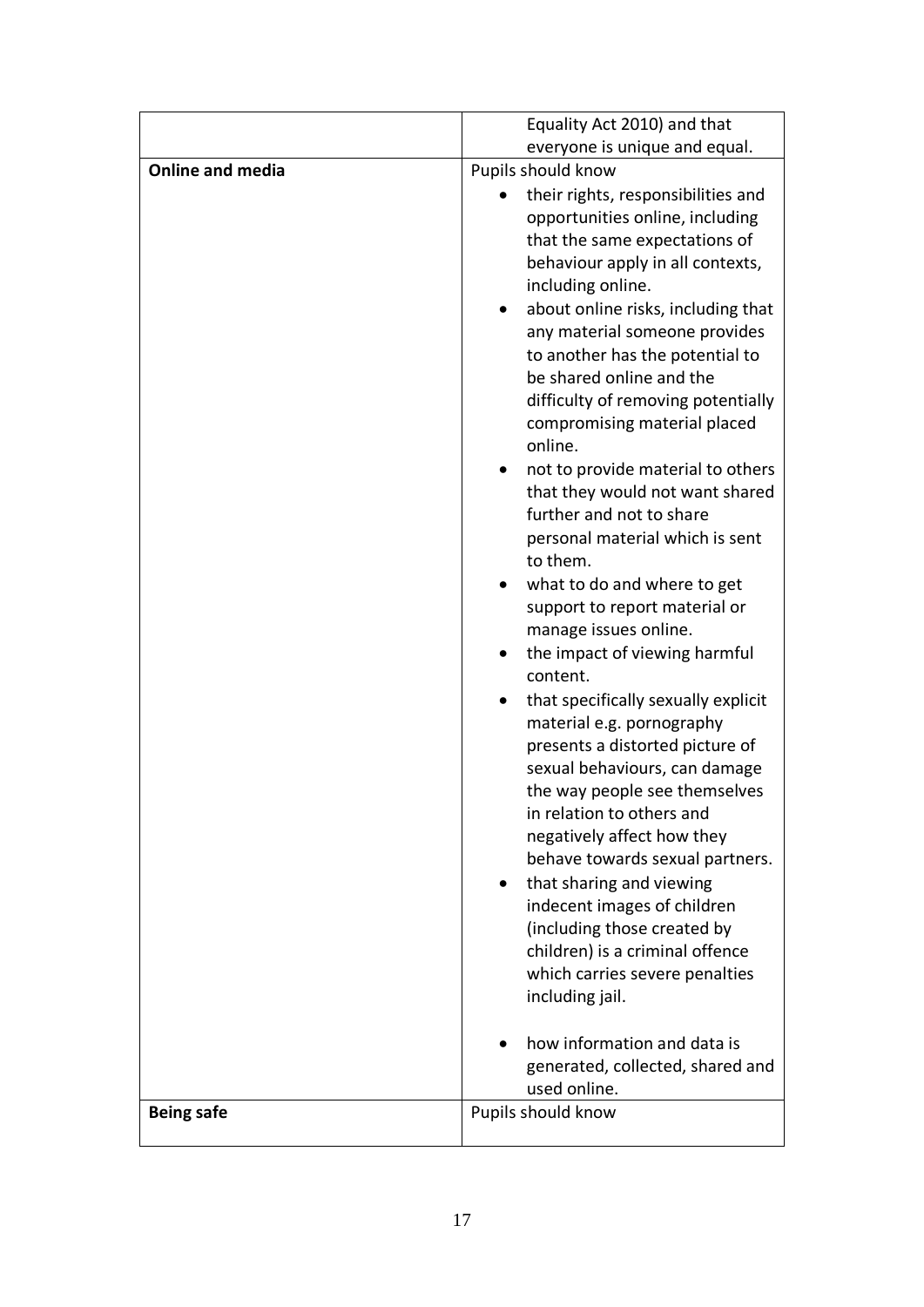| communicate and recognise<br>consent from others, including                                                                                                                                                                                                                                                                                                                                                                                                                                                                                                                                                                                                                                                                                                                                                                                                                                                                                                                  |
|------------------------------------------------------------------------------------------------------------------------------------------------------------------------------------------------------------------------------------------------------------------------------------------------------------------------------------------------------------------------------------------------------------------------------------------------------------------------------------------------------------------------------------------------------------------------------------------------------------------------------------------------------------------------------------------------------------------------------------------------------------------------------------------------------------------------------------------------------------------------------------------------------------------------------------------------------------------------------|
|                                                                                                                                                                                                                                                                                                                                                                                                                                                                                                                                                                                                                                                                                                                                                                                                                                                                                                                                                                              |
| sexual consent, and how and<br>when consent can be withdrawn                                                                                                                                                                                                                                                                                                                                                                                                                                                                                                                                                                                                                                                                                                                                                                                                                                                                                                                 |
| (in all contexts, including online).<br>Pupils should know                                                                                                                                                                                                                                                                                                                                                                                                                                                                                                                                                                                                                                                                                                                                                                                                                                                                                                                   |
| how to recognise the<br>characteristics and positive<br>aspects of healthy one-to-one<br>intimate relationships, which<br>include mutual respect, consent,<br>loyalty, trust, shared interests<br>and outlook, sex and friendship.<br>that all aspects of health can be<br>affected by choices they make in<br>sex and relationships, positively<br>or negatively, e.g. physical,<br>emotional, mental, sexual and<br>reproductive health and<br>wellbeing.<br>the facts about reproductive<br>health, including fertility, and<br>the potential impact of lifestyle<br>on fertility for men and women<br>and menopause.<br>that there are a range of<br>strategies for identifying and<br>managing sexual pressure,<br>including understanding peer<br>pressure, resisting pressure and<br>not pressurising others.<br>that they have a choice to delay<br>sex or to enjoy intimacy without<br>sex.<br>the facts about the full range of<br>contraceptive choices, efficacy |
|                                                                                                                                                                                                                                                                                                                                                                                                                                                                                                                                                                                                                                                                                                                                                                                                                                                                                                                                                                              |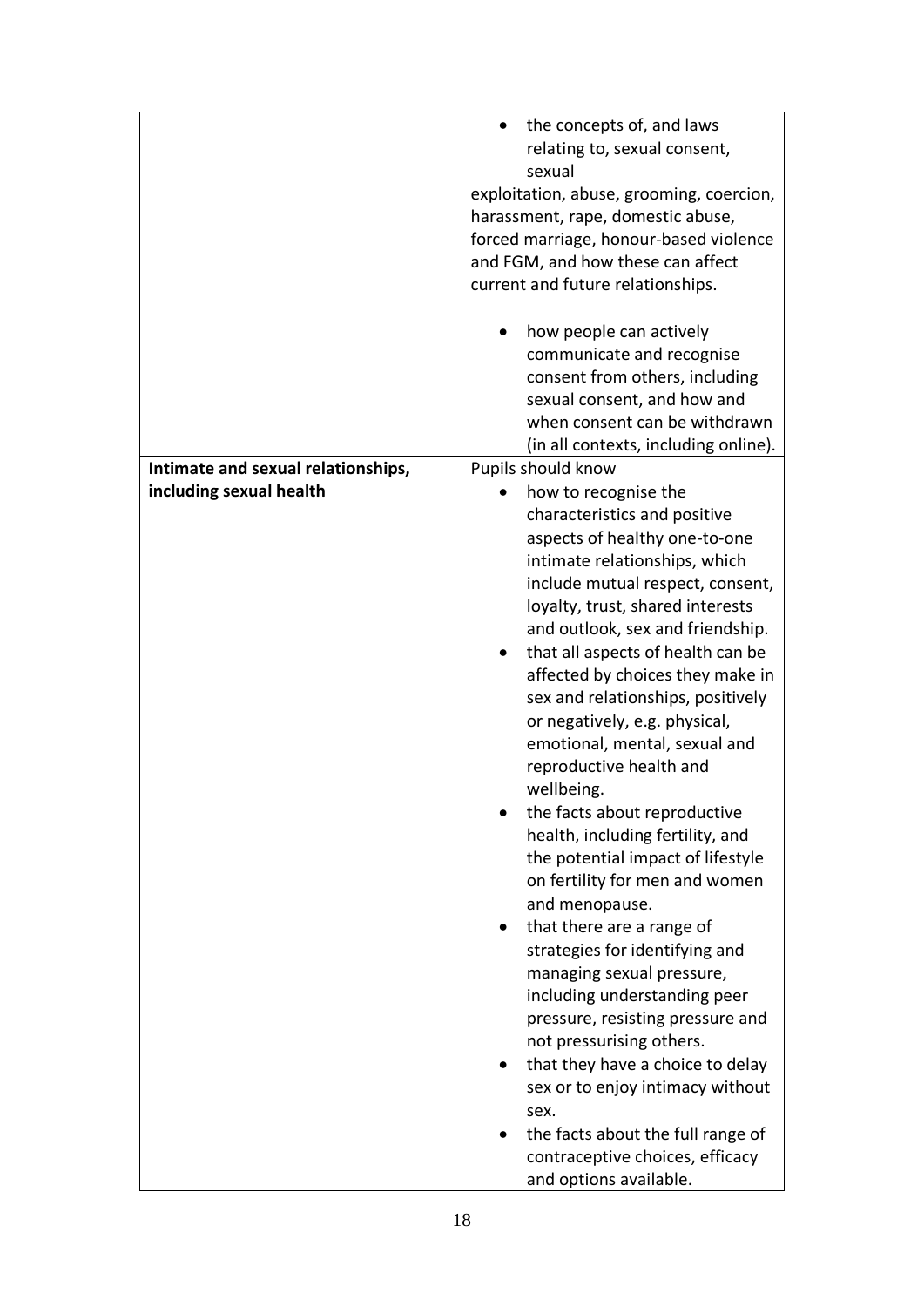|                         | the facts around pregnancy         |
|-------------------------|------------------------------------|
|                         | including miscarriage.             |
|                         | that there are choices in relation |
|                         | to pregnancy (with medically       |
|                         | and legally accurate, impartial    |
|                         | information on all options,        |
|                         | including keeping the baby,        |
|                         | adoption, abortion and where to    |
|                         | get further help).                 |
|                         | how the different sexually         |
|                         | transmitted infections (STIs),     |
|                         |                                    |
|                         | including HIV/AIDs, are            |
|                         | transmitted, how risk can be       |
|                         | reduced through safer sex          |
|                         | (including through condom use)     |
|                         | and the importance of and facts    |
|                         | about testing.                     |
|                         | about the prevalence of some       |
|                         | STIs, the impact they can have     |
|                         | on those who contract them and     |
|                         | key facts about treatment.         |
|                         | how the use of alcohol and         |
|                         | drugs can lead to risky sexual     |
|                         | behaviour.                         |
|                         |                                    |
|                         | how to get further advice,         |
|                         | including how and where to         |
|                         | access confidential sexual and     |
|                         | reproductive health advice and     |
|                         | treatment.                         |
| <b>Mental wellbeing</b> | Pupils should know                 |
|                         | how to talk about their            |
|                         | emotions accurately and            |
|                         | sensitively, using appropriate     |
|                         |                                    |
|                         | vocabulary.                        |
|                         | that happiness is linked to being  |
|                         | connected to others.               |
|                         | how to recognise the early signs   |
|                         | of mental wellbeing concerns.      |
|                         | common types of mental ill         |
|                         | health (e.g. anxiety and           |
|                         | depression).                       |
|                         | how to critically evaluate when    |
|                         | something they do or are           |
|                         | involved in has a positive or      |
|                         | negative effect on their own or    |
|                         | others' mental health.             |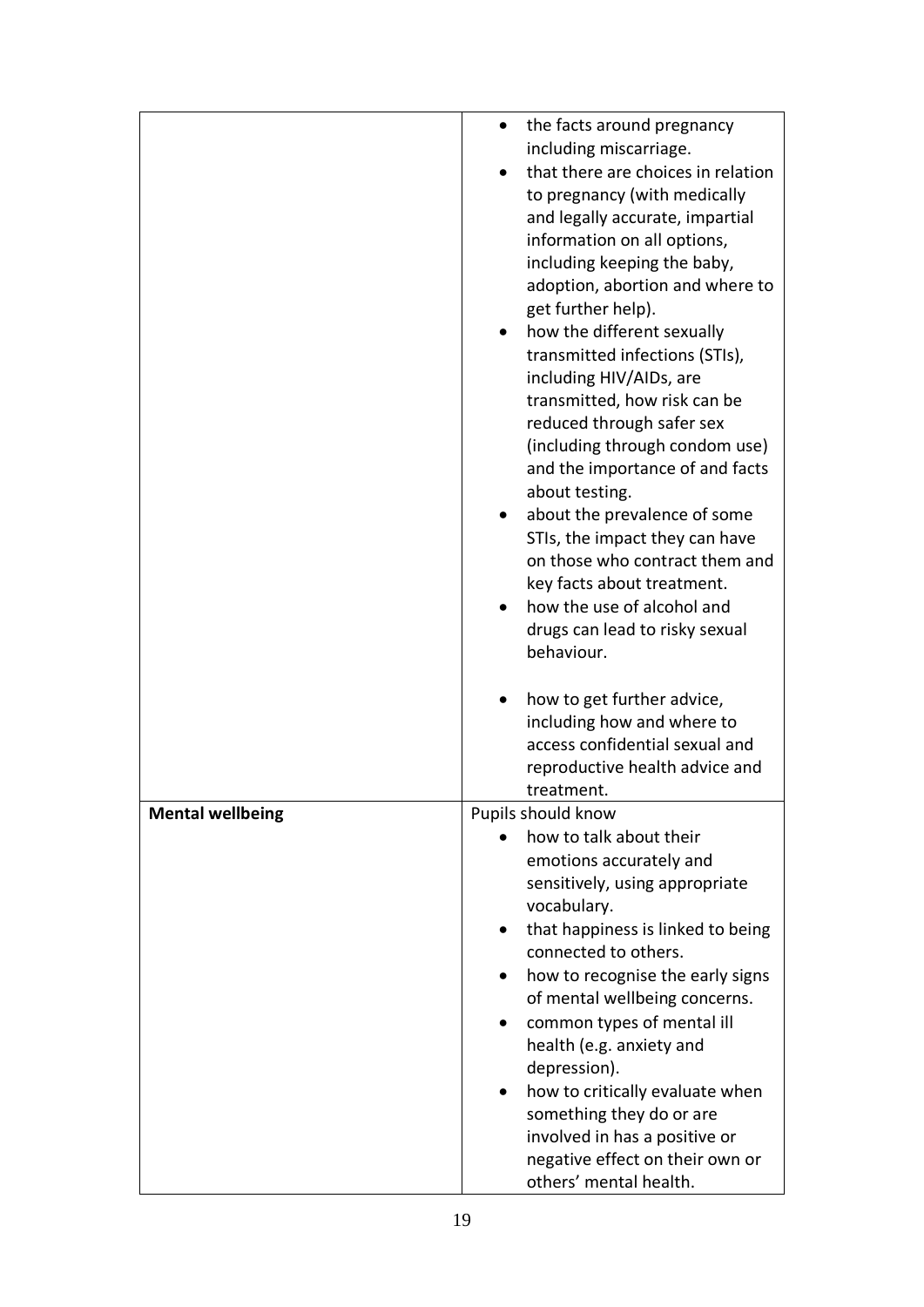|                                    | the benefits and importance of<br>physical exercise, time outdoors,<br>community participation and<br>voluntary and service-based<br>activities on mental wellbeing<br>and happiness                                                                                                                                                             |
|------------------------------------|--------------------------------------------------------------------------------------------------------------------------------------------------------------------------------------------------------------------------------------------------------------------------------------------------------------------------------------------------|
| Internet safety and harms          | Pupils should know                                                                                                                                                                                                                                                                                                                               |
|                                    | the similarities and differences<br>between the online world and<br>the physical world, including:<br>the impact of unhealthy or<br>obsessive comparison with<br>others online (including through<br>setting unrealistic expectations<br>for body image),                                                                                        |
|                                    | how people may curate a<br>specific image of their life<br>online, over-reliance on online<br>relationships including social<br>media, the risks related to online<br>gambling including the<br>accumulation of debt, how<br>advertising and information is<br>targeted at them and how to be<br>a discerning consumer of<br>information online. |
|                                    | how to identify harmful<br>behaviours online (including<br>bullying, abuse or harassment)<br>and how to report, or find<br>support, if they have been<br>affected by those behaviours.                                                                                                                                                           |
| <b>Physical health and fitness</b> | Pupils should know<br>the positive associations<br>between physical activity and<br>promotion of mental wellbeing,<br>including as an approach to<br>combat stress.<br>the characteristics and evidence<br>of what constitutes a healthy<br>lifestyle, maintaining a healthy<br>weight, including the links                                      |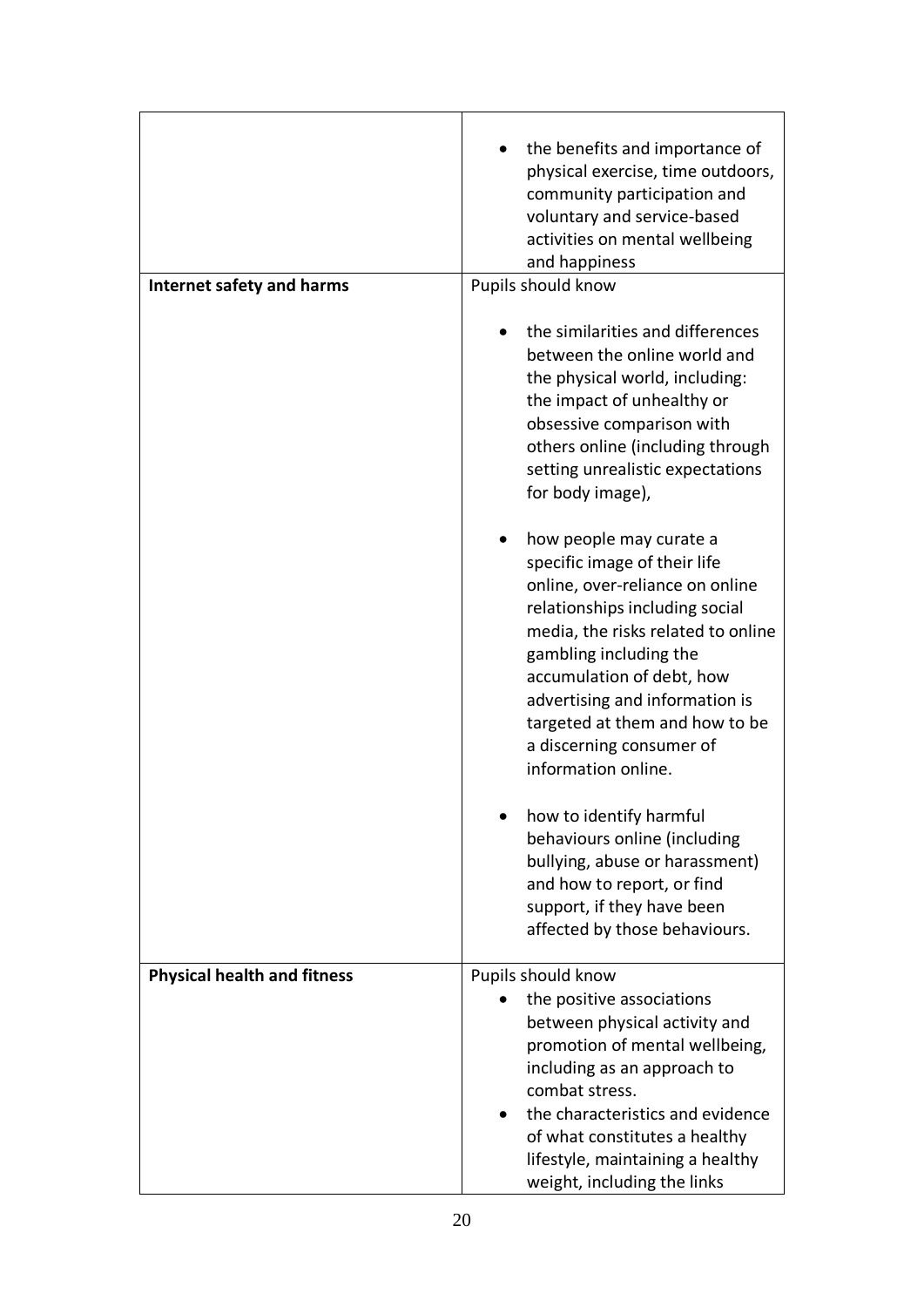| <b>Healthy eating</b>        | between an inactive lifestyle and<br>ill health, including cancer and<br>cardio-vascular ill-health<br>about the science relating to<br>blood, organ and stem cell<br>donation<br>Pupils should know<br>how to maintain healthy eating<br>and the links between a poor<br>diet and health risks, including<br>tooth decay and cancer.                                                                                                                                                                                                         |
|------------------------------|-----------------------------------------------------------------------------------------------------------------------------------------------------------------------------------------------------------------------------------------------------------------------------------------------------------------------------------------------------------------------------------------------------------------------------------------------------------------------------------------------------------------------------------------------|
| Drugs, alcohol and tobacco   | the physical and psychological<br>$\bullet$<br>risks associated with alcohol<br>consumption and what<br>constitutes low risk alcohol<br>consumption in adulthood.<br>the physical and psychological<br>consequences of addiction,<br>including alcohol dependency.<br>awareness of the dangers of<br>drugs which are prescribed but<br>still present serious health risks.<br>the facts about the harms from<br>smoking tobacco (particularly<br>the link to lung cancer), the<br>benefits of quitting and how to<br>access support to do so. |
| <b>Health and Prevention</b> | Pupils should know                                                                                                                                                                                                                                                                                                                                                                                                                                                                                                                            |
|                              | about personal hygiene, germs<br>including bacteria, viruses, how<br>they are spread, treatment and<br>prevention of infection, and<br>about antibiotics.<br>about dental health and the<br>benefits of good oral hygiene<br>and dental flossing, including<br>healthy eating and regular<br>check-ups at the dentist.                                                                                                                                                                                                                        |
|                              | (late secondary) the benefits of<br>regular self-examination and<br>screening.                                                                                                                                                                                                                                                                                                                                                                                                                                                                |